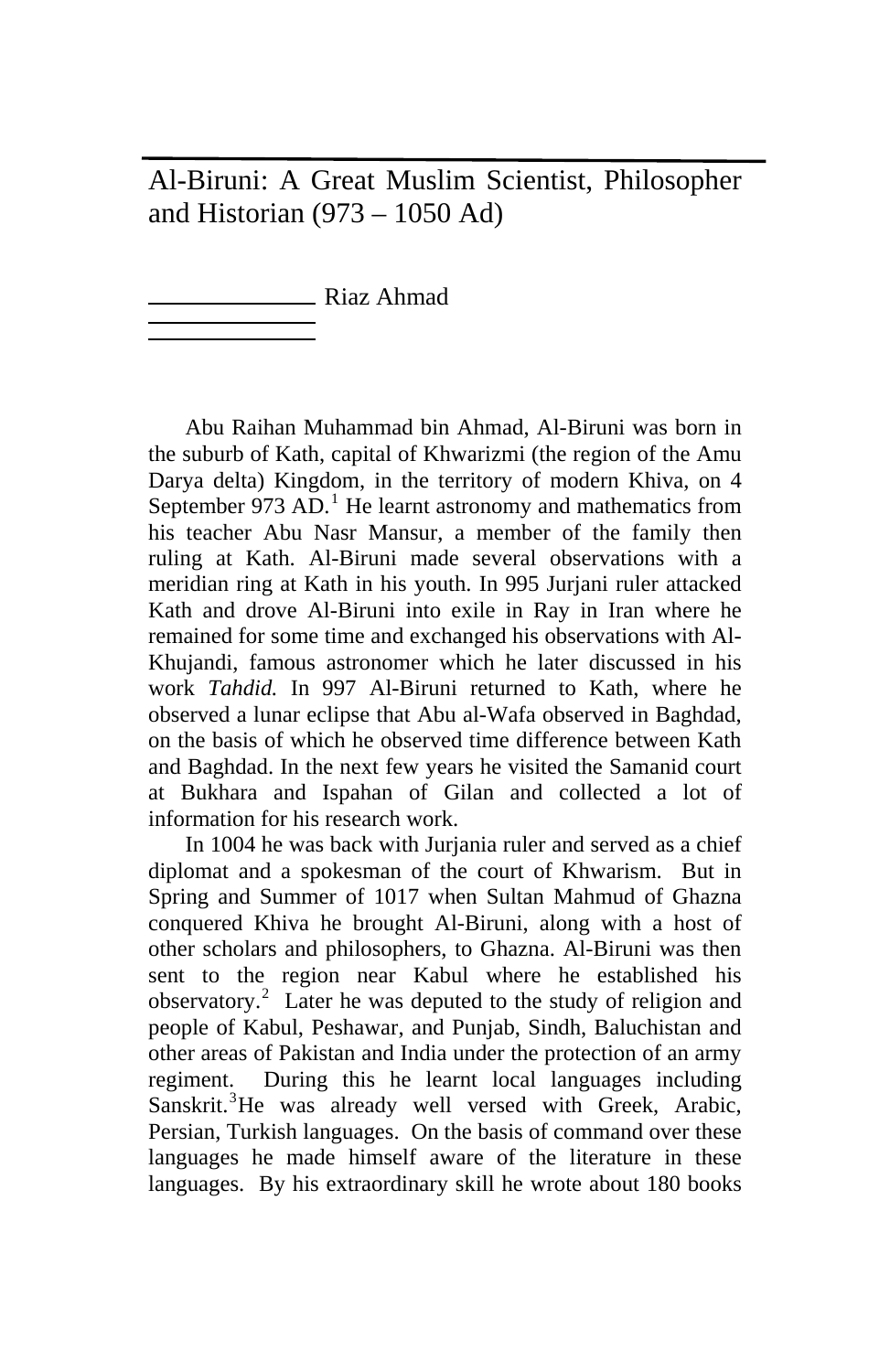in Arabic and Persian languages, of which few have survived the test of time. After the death of Sultan Mahmud in 1030, he completed his *Kitab al-Hind*, a compendium on the history, religion and thought of the people of Pakistan and India. During the rule of Sultan Masud, son of Mahmud, he completed his *Qanoon-i-Masudi* and translated a number of works from Sanskrit to Arabic. Sultan Masud honored him a lot. He died in 1050 in Ghazni.

Al-Biruni emerged as a famous scholar of Central Asia, Pakistan and India. He was a prolific writer. His writings covered the areas of history, philosophy, society, culture, astronomy, mathematics, geography and other areas.<sup>[4](#page-12-1)</sup> In this paper not only the importance of his contribution towards human knowledge is discussed but a summary of his most important works is also presented. This will also show his importance as a scholar who was well versant with the chief languages of the time but contributed to the existing knowledge and literature with new scientific discoveries hitherto unknown to the world. All through his writings there is much of the modern spirit and method of critical research and in this respect he represents a great phenomenon in the history of Eastern learning and literature.

The fourth and fifth century of the hijra calendar represent a turning point in the history of Islam in all respects.  $5$  It was because of the efforts of the scholars like Al-Biruni whose contributions brought new ideas and observations in the thought of Muslims not only in Central Asia, Pakistan and Iran but in the Arab, North African and Spanish lands. These areas emerged as centers of great learning due to the efforts of such scholars, but, in keeping with the size of this paper, our effort will be confined to the contribution of Al-Biruni.

Although all of his works are important but for want of space I will make mention of some of them so that we can summarily assess the contribution of the great scholar. In his *Chronicle of Khwarism* he has tried to record all the traditions relating to heritage of his native country and specifically the history of those events which he himself witnessed. This work appears to have been lost but an extract of this can by found in Al-Baihaki's chronicle of the royal house of Sultan Mahmud which was made available by the late W.H.Morley (*Bibliotheca Indica*, Calcutta,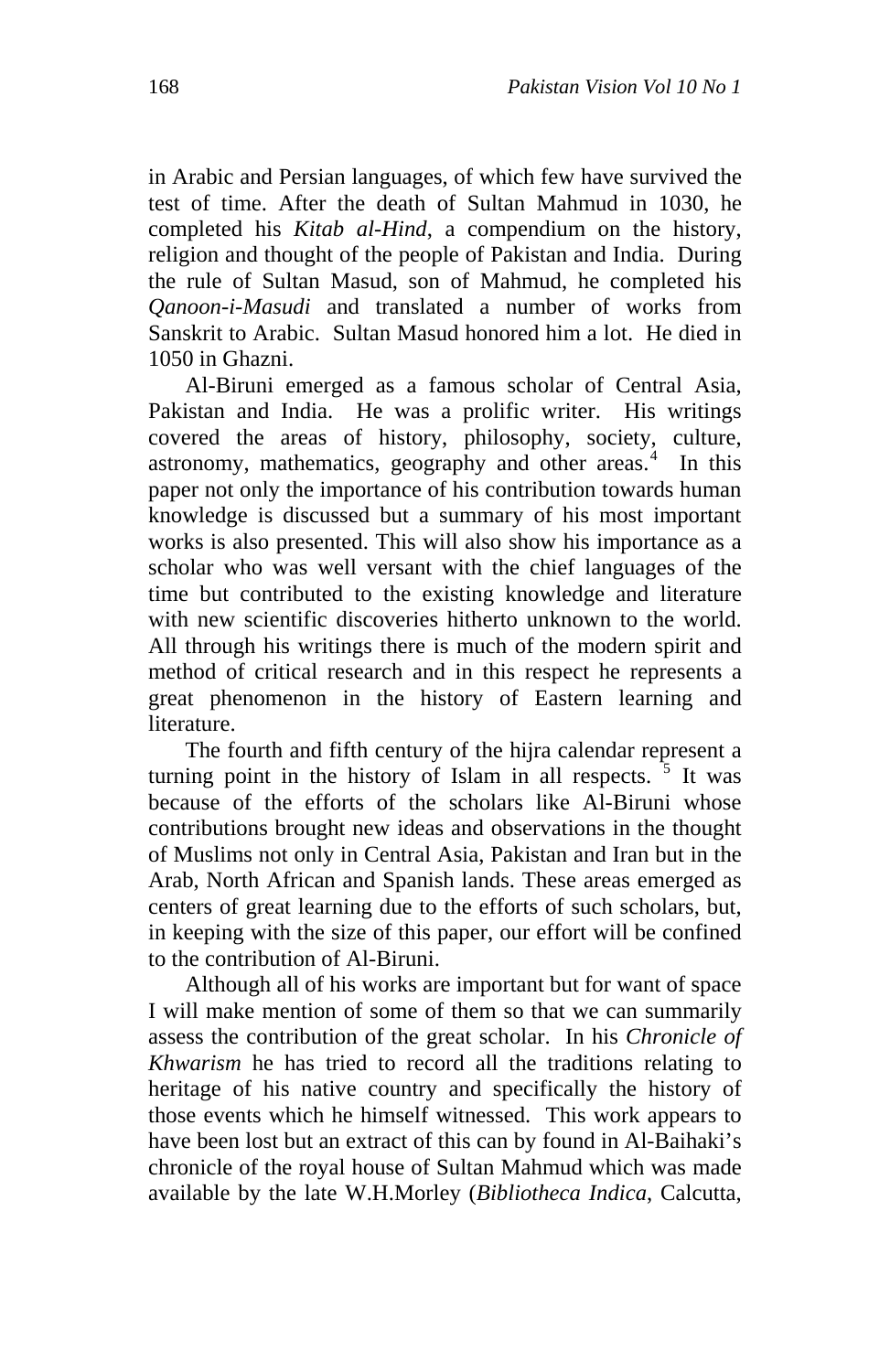18[6](#page-12-1)2, pp. 834 &c.).<sup>6</sup> When he engaged himself with the Indian and Pakistani studies by going through travel and learning in these areas specially the areas of present Pakistan where at that time Sanskrit was prevalent and he met Hindu Pandits and Buddhists and remained with them for more than a decade, it added to his researches on mathematics, astronomy, geography, chronology and natural sciences including natural resources and jewels. All these experiences he compiled and expressed in his *Kitab-al-Hind* in which he discusses the geography , history, language, literature, manners, and customs of the Hindus and the local people of these two countries.<sup>[7](#page-12-1)</sup>

Sultan Masud succeeded Sultan Mahmud after the latter's death in 1030 AD and continued to rule uptil his death in 1041 AD. Sultan Masud gave him special place in the empire. Al-Beruni also dedicated his work to his master titled *Al-Qanoon al-Masudi* (published from Hyderabad (Dn) in 1954-56, 3 vols.).<sup>[8](#page-12-1)</sup> Sultan Masud became so happy with this that he offered Al-Biruni an elephant-load of silver pieces for this accomplishment, but he refused this gift on the plea that the Sultan was already very kind to him.<sup>[9](#page-12-1)</sup> There is another story about this and that is when "an elephant-load of silver, which, however, he retuned to the Royal Treasury, "a proceeding contrary to human nature", according to the testimony of Shahrazuri.<sup>[10](#page-12-1)</sup> Therefore, he did not need any extra favour. Despite this, Al-Biruni continued to enjoy full benefits from the Sultan in order to carry further his scientific and literary research.<sup>[11](#page-12-1)</sup> After his death when Maudud, son of Masud, became Sultan in 1041 AD Al-Biruni completed his work on mineralogy known as *Kitab al-Jamahir fi Ma'rifat al-Jawahir*, which was edited by F. Krakow, published from Hyderabad (Dn),  $1936$ <sup>[12](#page-12-1)</sup> Sultan Maudud ruled up to 1049 AD. The last work accomplished by Al-Biruni was *Kitab al-Sadala fi'l Tibb,* on medicinal drugs towards the close of the regime of Sultan Maudud.<sup>[13](#page-12-1)</sup> The death date of Al-Biruni is 440 AH but while fixing it there is a variation of its being either (according to the solar calendar)  $1048$  or  $1050.<sup>14</sup>$  $1050.<sup>14</sup>$  $1050.<sup>14</sup>$ 

Total numbers of Al-Biruni's publications or the works, as already mentioned, are 180. Of these 103 were published in his own lifetime, 12 were completed after his death in his name by Abu Nasr, 12 by Abuy Sahl and one by Abu Ali al-Hasan b. Ali Djili, thus making a total of 138, but taking into account all his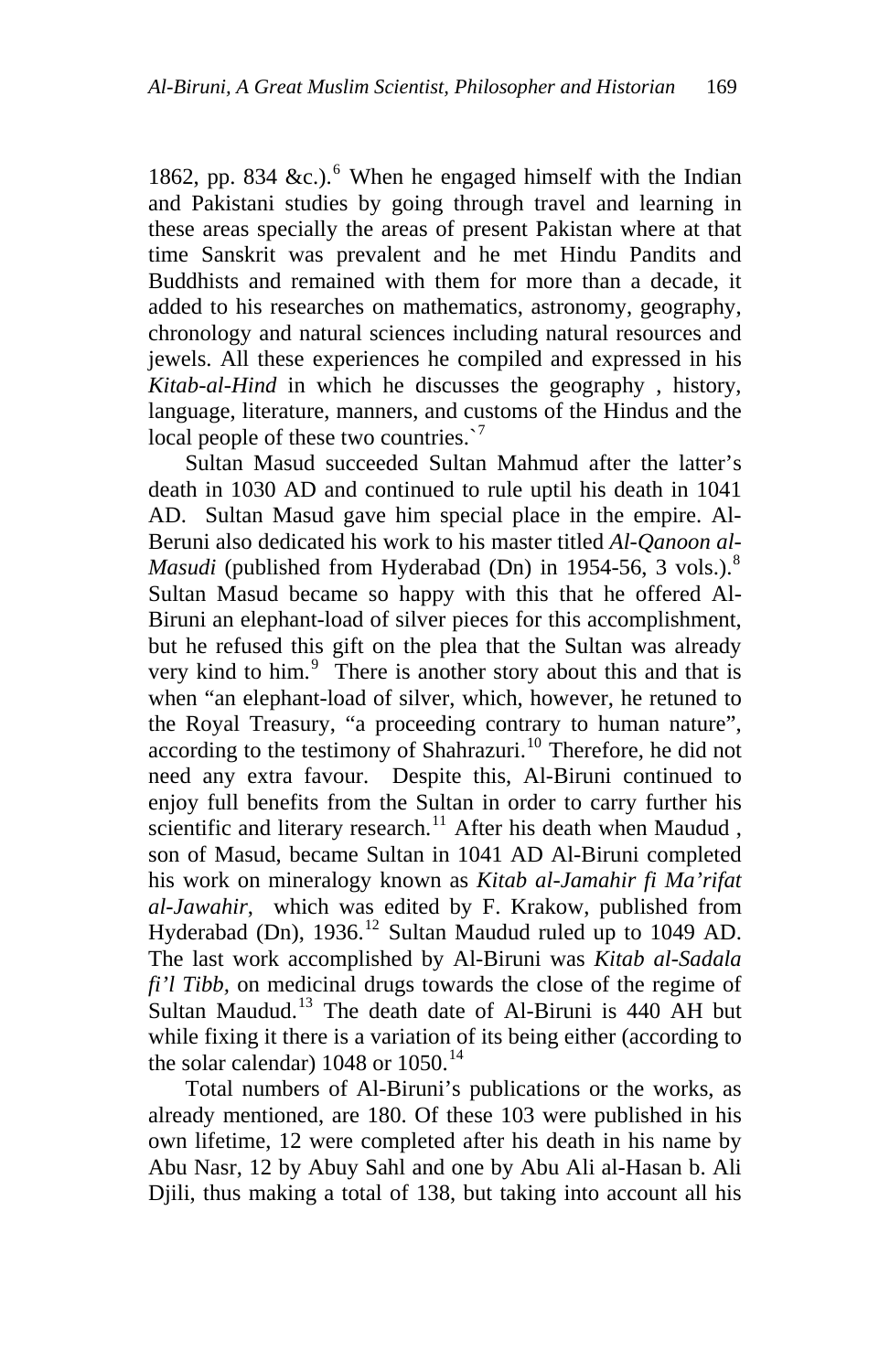later works the total number of his works comes to  $180$ .<sup>[15](#page-12-1)</sup> Apart from the works referred to above, four mathematical and astronomical works have been published in Hyderabad (Dn) in 1948 in a single volume titled *Rasa'il al-Biruni*. Another volume was separately published from Hyderabad in the same year titled *Rasa'il Abu Nasr ila al-Biruni* which comprises 15 mathematical and astronomical treatises of Al-Biruni edited by Abu Nasr.<sup>[16](#page-12-1)</sup> There are twenty others published in different parts of the world.[17](#page-12-1) Al-Biruni's *Ghurrat al-Zijat or Karana Tilaka*, a handbook of astronomy translated from the original Arabic was published by Dr. N.A.Baloch in 1973.<sup>[18](#page-12-1)</sup> As explained by Dr. Baloch in his prefare to this work the two photo copies of the manuscript were secured through the good office of late Kazi Ahmad Mian Akhtar of Junagadh, Professor of History at the University which was translated into English by Mr. Fazluddin Qureshi, a teacher of Physics Department of the University. It was in 1973 that Qureshi completed its translation, and then published with a preface by Dr. Baloch in October [19](#page-12-1)73.<sup>19</sup> This work is an Arabic translation of a manuscript in Sanskrit done by Al-Biruni. According to Al-Biruni the word *Zij or Ziq*  originated in Persian from the word *Zih*, i.e. the bow string which in its setting signified a measure of chord. In case of Indian works (*Zijat al-Hind*) every *Zij* often dealt with the subject of 'Eclipses'. In his *Qanoon al-Masudi*, Al-Biruni differentiates between the two main categories of the Hindu astronomical works, by using the different terminology of *Sidhanta and Zijat*. Therefore, he refers to about a dozen works of *Zijat* category in the Greek, Hindu and Muslim traditions. Among the Hindu traditions he specifically mentioned *Zij Khanda-Khadyaka* or *Zij al-Arkanad* or the present work *Zij Karna Tilaka*. [20](#page-12-1)

In his introduction to this translation of Al-Biruni's work, Dr. Baloch discusses in detail about the visits of Al-Biruni to a number of cities like Mansura, Uchch, Multan, Lahore, Nandana (near Chakwal),Peshawar and other places and gives extracts from other works of Al-Biruni. Giving extract from *Qanoon al-Masudi* , Baloch quotes: "If the same eclipse is observed in the territories of Sindh and in Spain and its time is recorded at both the places as we have explained, it will become clear from this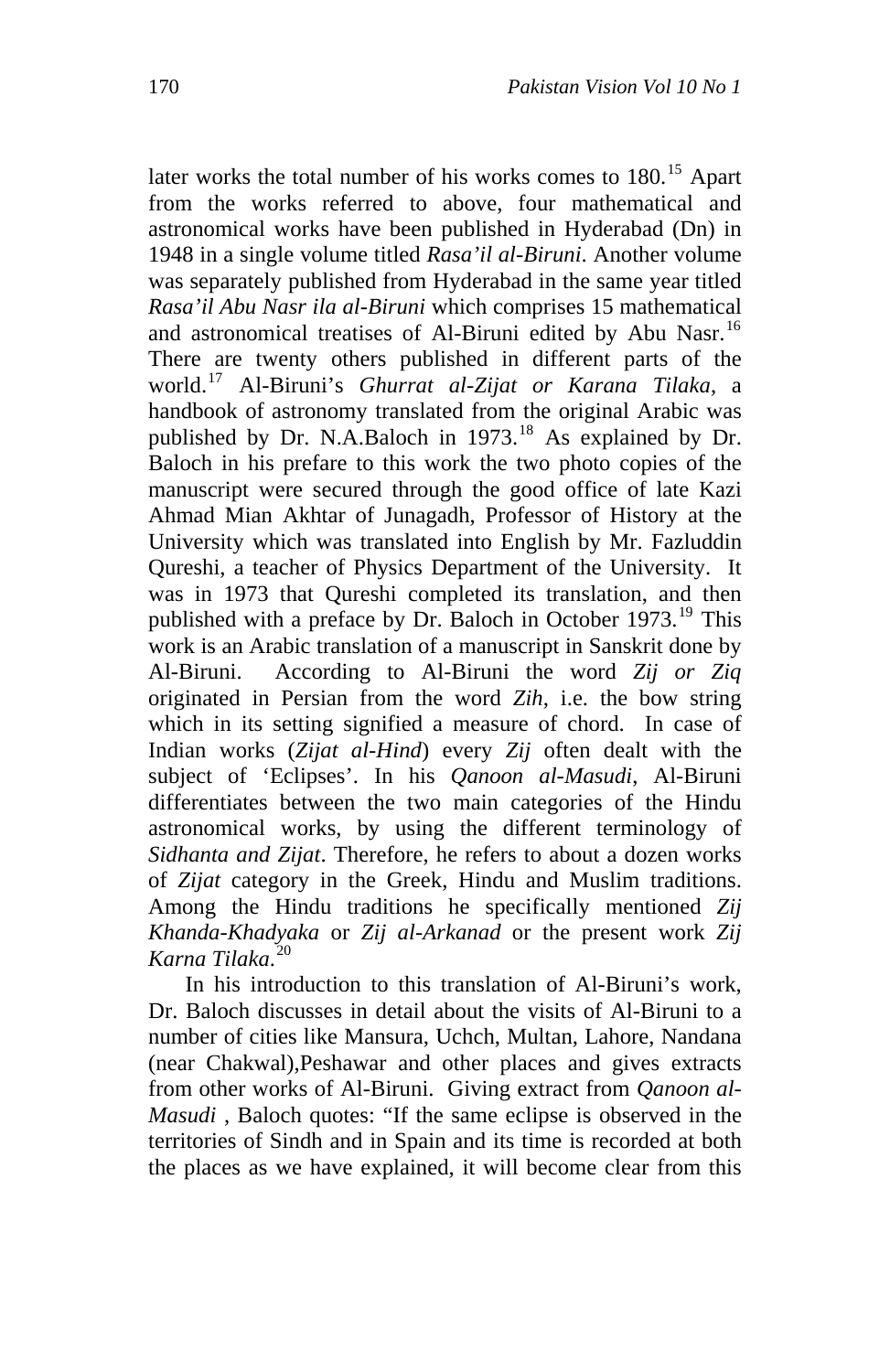that the noon of Sindh is the sunrise of Spain while their (Spaniards) noon is the sunset of Sind".<sup>[21](#page-12-1)</sup>

Al-Biruni's most important and neglected work is *Qanun al-Masudi*, originally written in Arabic and later translated into Persian. In 1866 Russian Orientalist Nicholas de Khanekoff first drew attention of the European scholars towards this scholarly work of Al-Bruin.<sup>[22](#page-12-1)</sup> Although Edward Sachau, the German scholar, translated two important works of Al-Biruni, the *Atharul-Baqiya* and the *Kitabul-Hind* in 1878 and 1887 respectively, but the *Qanun* could not be translated. A proposal in this connection was made by Dr. Ziauddin Ahmed, Vice-Chancellor of the Aligarh Muslim University in April 1913.<sup>[23](#page-12-1)</sup> Finally it was under the supervision of Dr. H.J.J.Winter, a British scholar, that the work was published in original Arabic text in 1954 by Dairatul Maarif al-Osmani, Hyderabad, Deccan, India. $^{24}$  $^{24}$  $^{24}$  M. Nizamuddin was the Chief Editor of this work. This book contains certain theories in the field of physical and mathematical sciences which were later discovered in Europe in  $18<sup>th</sup>$  century.<sup>[25](#page-12-1)</sup> The Daira was able to secure help from a number of scholars including Maulana Sayyid Zainul Abidin, Prof. Khwaja Mohi'uddin of the Department of Mathematic, of Osmani University to complete this task.<sup>[26](#page-12-1)</sup> Syed Hasan Barani has summarized this work in English which has been published as an Introductory Discourse to this Arabic text.<sup>[27](#page-12-1)</sup>

This work was started by Al-Biruni in 421 A.H/1035 A.D. and completed in 427 A.H./1035 A.D.<sup>[28](#page-12-1)</sup> Al-Biruni possessed "all the well known books on Astronomy written within the area extending from the Mediterranean Sea to the Bay of Bengal" which included all the Greek, Indian and Muslim authors including those of Spain and Egypt.[29](#page-12-1) The *Qanun al Masudi*, as a matter of fact, is not only a compendium of almost all of his works, but it also summarizes almost all scientific achievements in the filed of astronomy and mathematic preceding Al-Biruni's times. He is very generous in acknowledging the achievements of other scientist.[30](#page-12-1) Thus *al-Qanun* is an "up-to-date Encyclopedia of Astronomy supplanting all previous works ranging from Ptolemy's *al Magest* to al-*Magestiu'sh-Shahi* of his own teacher Abu Nasr."[31](#page-12-1) Various chapters of this monumental work have been devoted to his theory of the Universe, Cosmogony,Geo-Centric Theory, Calendars and Chronology,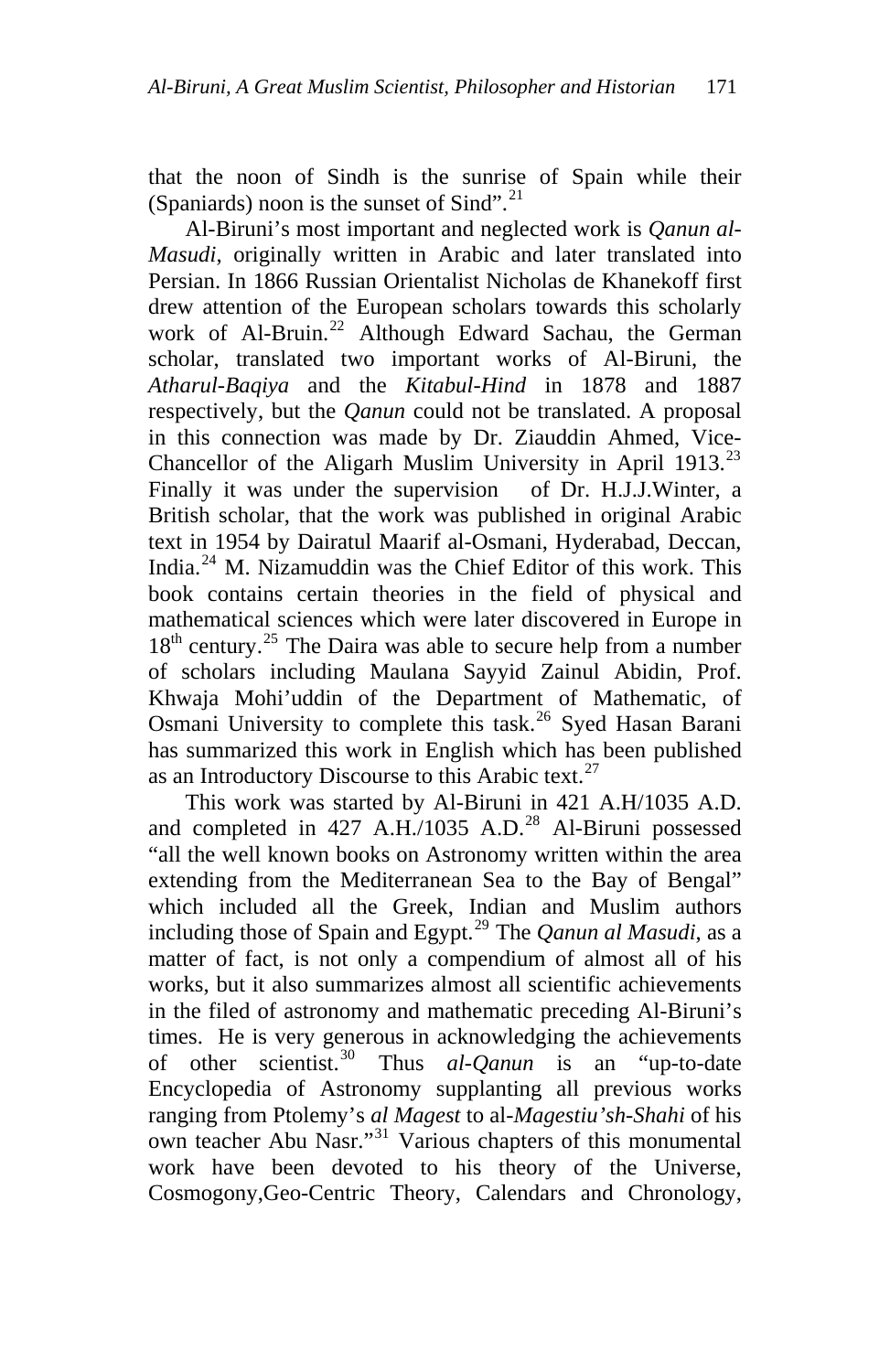Trigonometry, Obliquity of the Ecliptic, his prediction on the existence of the American continents beyond the Western Seas, General Picture of the World, Measurement of the Earth, Tables of Longitudes and Latitudes, map of India, Afghanistan and Pakistan by showing distances between various cities such as Ghazna, Kabul, Lamghan, Peshawar, Jehlum, Nandna, Lahore, Multan, Sialkot, Somnath, Qanoj, Bombay, Daibal (a place near modern Karachi), Allahabad. For measurement *farsang* was used which is equal to British 3 ¾ miles. The other aspects covered in the *al-Qanun* are Motion of the Sun, Length of the Solar Year, Length of Lunar Year, Physical Nature of the Sun, Fixed Stars, Movements of the Stars, Various kinds of Stars, Distance of the Sun from the Earth, Distance and Magnitudes of various Stars from the Earth. The Planets, Eclipse and the appearance of the New Moon, Dawn and Sunset, Theory and Practice of Astrology, etc. Despite these descriptions, Hasan Barani writes: "In al-Biruni's case a still wider knowledge of the sciences, languages and history would be necessary, besides the fact that he is rather a difficult writer who, while on his part does everything to furnish the required proofs, demands of the same time an extremely careful and exacting devotion to his work, specially in this one intended for the most advanced scholars<sup> $\frac{1}{2}$ </sup><sup>[32](#page-12-1)</sup> Hasan Barani also observed that Al-Biruni's "firm belief in the laws of nature, his insistence on continuous observations and collection of reliable data and the successful application of all these principles, mark him out as one of the greatest exponents of the true scientific method". $33$  Some of the extracts of his theories are given here.

### Length of the Solar Year

"Hipparchus and Ptolemy had found the length of the Tropical year to be 365 days 5 hours and about 56 minutes. Continuous observations by the Muslim Astronomers from the days of Al-Mamun had shown that the length of the year was really much less. Observations at Damascus found it as 365 days 5 hours and 46 minutes, and the same were confirmed by Yahya bin Abi Mansur in his observations at Baghdad, but his earlier observations had shown it as 365 days 5 hours and 54 minutes.

"Al-Biruni tells us that Al-Mamun was very keen to measure the correct length of the Tropical year, and for that purpose set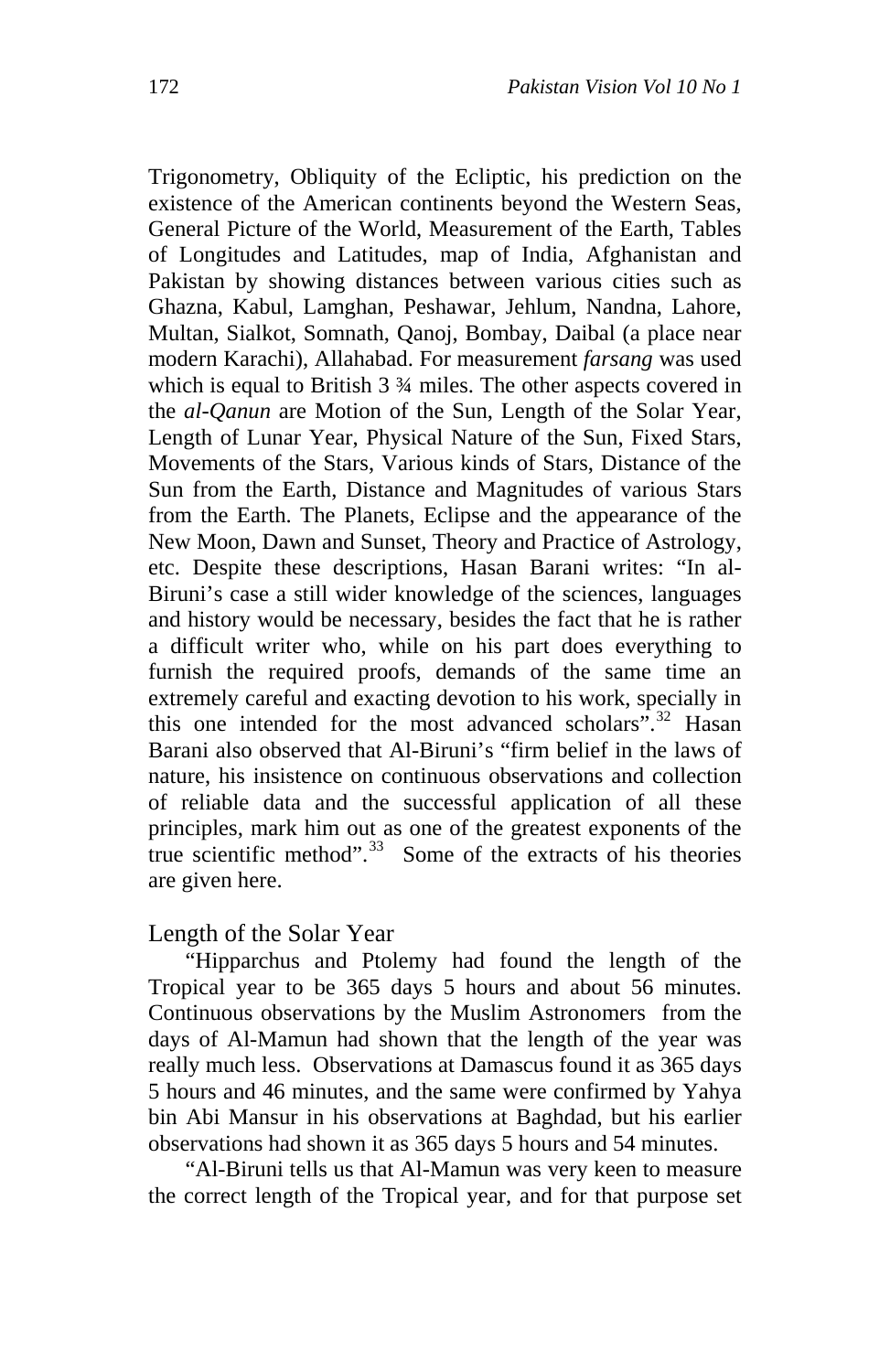up an iron pillar at Dair Marwan in Damascus, but after comparing its measurements was surprised to find out that the pillars had decreased to the extent of barley's length during intervening night. Consequently he almost despaired of ascertaining the true length of the year with the help of the available instruments. Commenting on this episode al-Biruni remarks that a single individual's live – nay, even the lives if several generations put together are not sufficiently long as compared with the requirements of such matters. This, on the other hand, should be a sufficient warning to an individual against constituting himself the sole authority on the basis of his own observations only. It is, therefore, necessary that the process of observation should continue over many generations, one passing the work to the other (p. 637).

Al-Battani's researches had resulted in establishing the solar year as consisting of 365 days 5 hours 46 minutes and 24 seconds. But the subject engaged the attention of other Muslim Astronomers also and eventually al-Biruni undertook to solve it for his own satisfaction. After complicated researches based on his repeated observations as well as those of his predecessors, of which he had rendered a detailed account from the days of Hipparchus and Ptolemy, he found the length of the year 365 days 5 hours, 46 minutes and between 46 and 47 seconds (or 47 seconds as he puts it in  $At-Tafhim)$ .<sup>[34](#page-12-1)</sup>

In an article on the Jalali Calendar, based on the results of the Muslim Astronomers including Omar Khaiyyam (published in Islamic Culture, Hyderabad Deccan, 1943, pp. 166-175) an effort has been made to have dealt with the researches of the Muslim Astronomer for determining the correct value, which soon after al-Biruni eventually led to the best reformed calendar of Jalaluddin Malikshah Solicit. It appears that his Astronomers found the length of the year as 365 days 5 hours and 49 minutes, which most nearly approximates to the true length of the mean Tropical year according to the modern researches, i.e. 365 days 5 yours, 48 minutes and 47 ½ seconds.

"It is, however, still a moot question whether the length of the year has always been constant or has been gradually increasing progressively. But for the specialist's al-Biruni's careful researches and observations may yet serve as a useful record."<sup>[35](#page-12-1)</sup>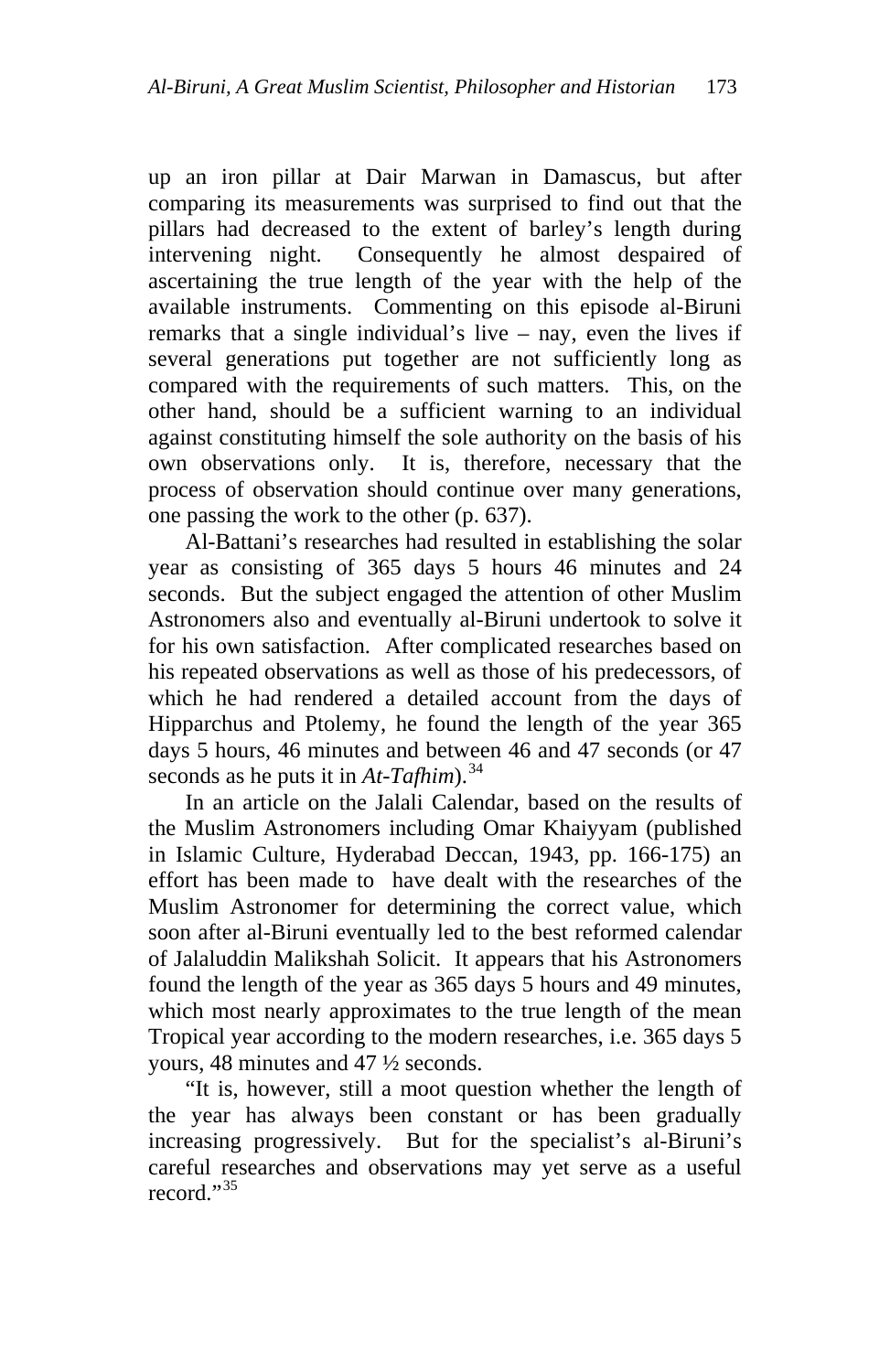#### Dawn and Sunset

This subject also enjoyed sufficient importance with the Muslim scientists, as the two phenomena helped in determining the times for some prayers, and fasting. We know that the greatest Muslim writer on Optics, Ibn-ul-Haitham, determined that the twilight begins or ceases when the sun is 19 degrees below the horizon, and attempted thereby also to measure the height of the atmosphere. In Chapter XIII of VIII Maqala al-Biruni deals with the subject, and it is remarkable that he was cognizant of still better results, for he informs us that both these phenomena occurred when the Sun was 18 degrees below the horizon. He adds that some people determined it as 17 degrees. The former result corresponds exactly with the best modern researches. Evidently both the results, slightly different from Ibn-ul-Hatham's, are based on independent researches. We know that Optics was one of al-Biruni's favorite subjects in which he left some original researches of his own. It is a pity that none of his books on this subject are available now, although at least one of them *al-Lam'at*, was known and utilized in India by the author of Jami'-i-Bahadur Khani, an Encyclopedia of Mathematics, produced in the beginning of the last century.<sup>[36](#page-12-1)</sup>

## His General Picture of the World

General picture of the world as presented by al-Biruni is remarkably accurate. He tell us that the length of the inhabited world is greater than its breadth. It is surrounded by the seas on all its sides, and the various occasions in the North, East, West and South all combine at different points. In the North, his limits are set by the habitations of the Suwars, Bulgars, Russians, Slavs and Azovs, in the West by the northern regions in Africa, Spain, France and some other parts and unknown lands, and then the coldest regions unsuited for habitation. In the South, except the groups of East Indies Islands and Ceylon and a few others, he admits nothing much is known of the lands or people from the sailors in those parts. In the East, China forms his terminus, although as mentioned above, he very mch believed in the existence for the regions (e.g. Japan ) laying in the Far Eastern  $ocean$  as in the West.<sup>[37](#page-12-1)</sup>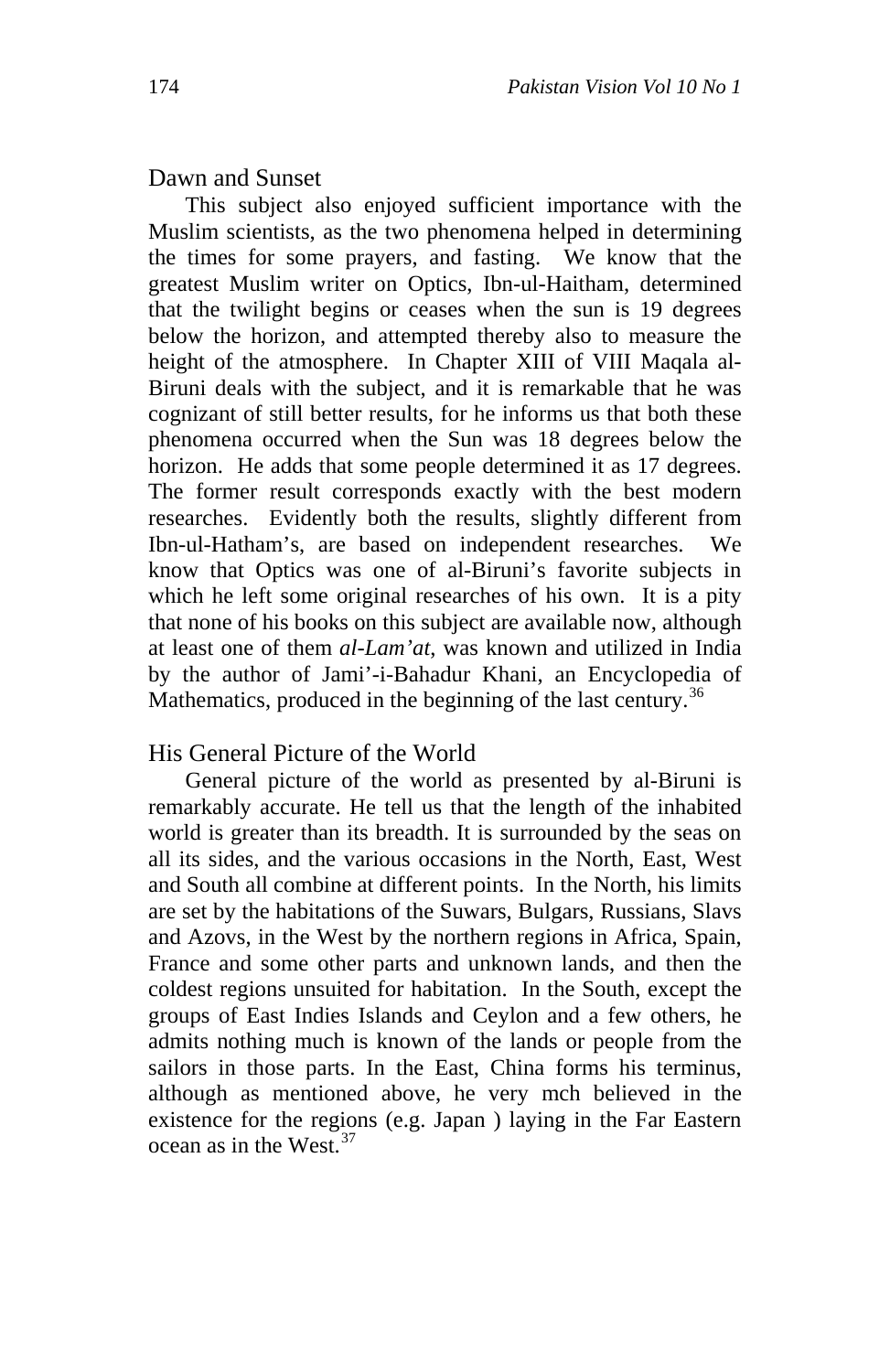Existence of the American Continents beyond the Western Seas

It is indeed most remarkable that he goes still further in his *at-Tahdid* by asserting that land must exist beyond the seas between the Western and Eastern coast lines of the known world, thus anticipating the discovery of the American Continents in the Western hemisphere. These regions are supposed to exist beyond the known remaining regions of the world surrounded by waters on all sides. $38$ 

#### Calendars and Chronology

Al-Biruni points out that the beginning of the Muslim era of *al-Hijra* corresponded with the first of Ramazan according to the pre-Islamic calendar. He calculates that exactly 3472 days had elapsed between *al-Hijrah* and Yezdgerd. He informs us that the ancient Arabs had learnt the system of inter-collation from the Jews of Yathrab some 200 years before the Prophet's migration to Medina, and the pilgrimage of Mecca as well as the marketing days and festivals fell in fixed seasons. In the year of the Prophet's migration, the pilgrimage fell in *Sha'ban* , and so the Prophet did not like to perform it and restored it to its ancient position after the conquest of Mecca. It is also noteworthy that according to al-Biruni, the Prophet died on the 8<sup>th</sup> of *Rabi'ul Awwal*, and not on the  $12<sup>th</sup>$  as it is generally believed now. He calculated that nine years, eleven months and twenty days had elapsed since the date of his migration.

Very valuable and curious information may be gleaned from this part of the book by those interested in the history of ancient Persians, Jews and Christians living in the Muslim lands in al-Biruni's time. For instance, he points out that the Jews and Christians very much differed amongst themselves in reckoning the date of Adam's birth. He, on his part, wrote that it was not possible to assign any exact date for the remote events for which no reliable reports were available (p. 145). On the other hand like our modern Geologists, he believed that very long periods of time were needed to account for the past history of the Earth.<sup>[39](#page-12-1)</sup>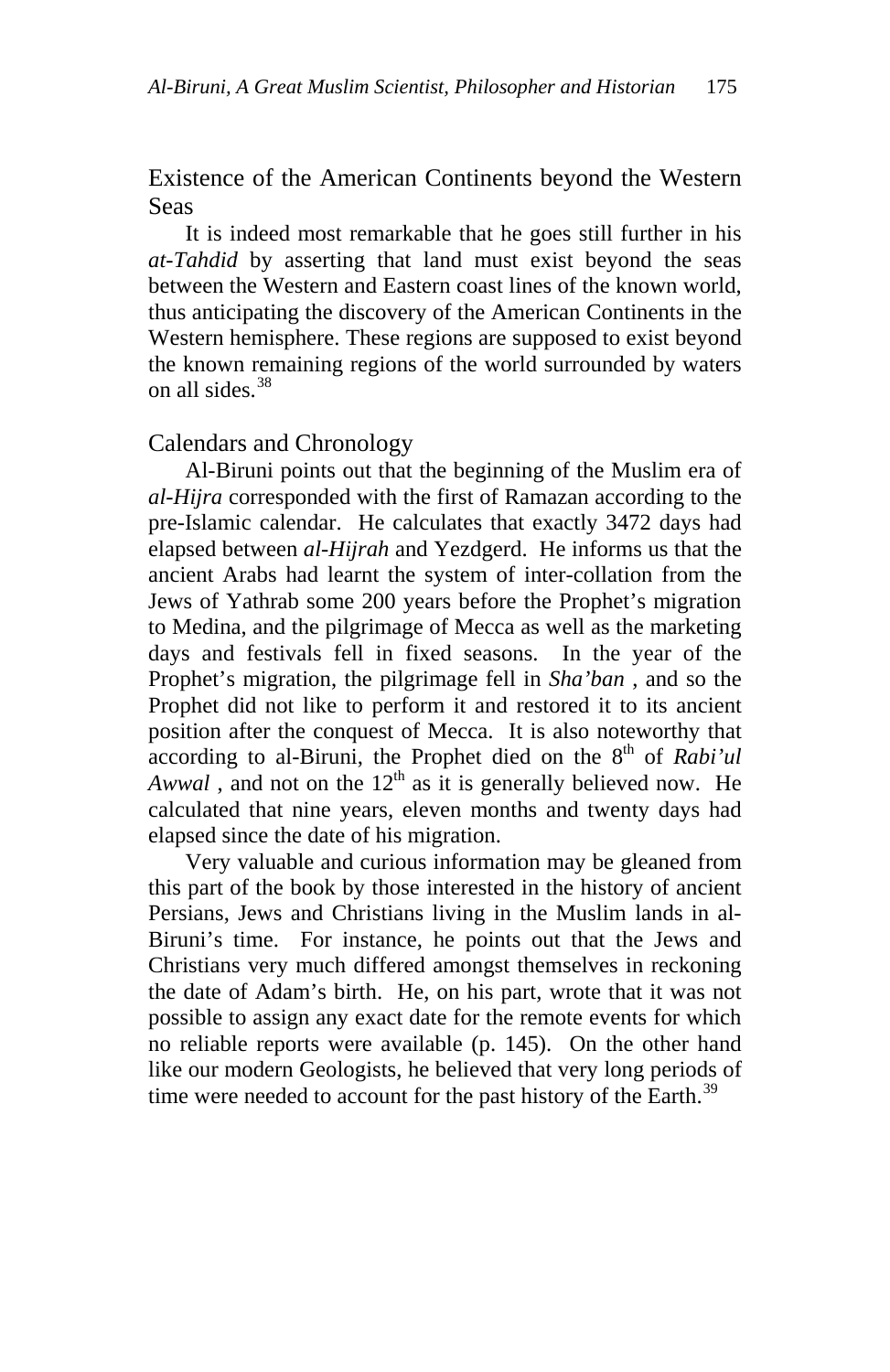## Al-Biruni's Theory of the Universe

Al-Biruni had some ideas very strikingly similar to those of Einstein and other modern scientists regarding the Universe as a whole. Like them he considered it to be situated on the outermost surface of a limited sphere. Like Einstein he also rejected the idea of the universal gravitation as an actual force on the ground of its being altogether opposed to experience. Further, Al-Biruni considered that when a part of a mass at rest moves from one part to the other, it moves in a straight line, but on the other hand its mov ement round another body at rest is of a circular nature and represents a movement round a fixed point like the Earth's centre. Therefore he is very much in agreement with Einstein, who held that curvature of the space-time in the neighbourhood of the Sun causes the planets to describe eclipses, whereas if all the masses were infinitely removed they would describe straight lines. It goes to the credit of Al-Biruni that he advanced his ideas on the universe much ahead of the modern European scientists but it is a pity that most of his relevant works have not survived. May be in future they may be discovered. $40$ 

All these aspects go to establish him as a great scholar of his times who not only evaluated all the available knowledge on the issues under discussion, but contributed further by his experience and laborious works especially by establishing laboratories in a number of places in Khawarism, Ghazna, Kabul, Nandana (in present Pakistan), and other places in the present countries of Pakistan, Afghanistan, Uzbekesitan, Turkemenistan and Iran. Thus Al-Biruni belongs to be a common heritage to the people of these countries in Central and South Asia.

# Notes and References

- 1 Dr. Edward C. Sachau, Alberuni's Indica, Delhi, Low Price Publications, 1996 (first published in 1910), p. ix.
- 2 Encyclopedia of World Biography, Vol. 1, New York, McGraw-Hill Book Co., 1937, p. 578.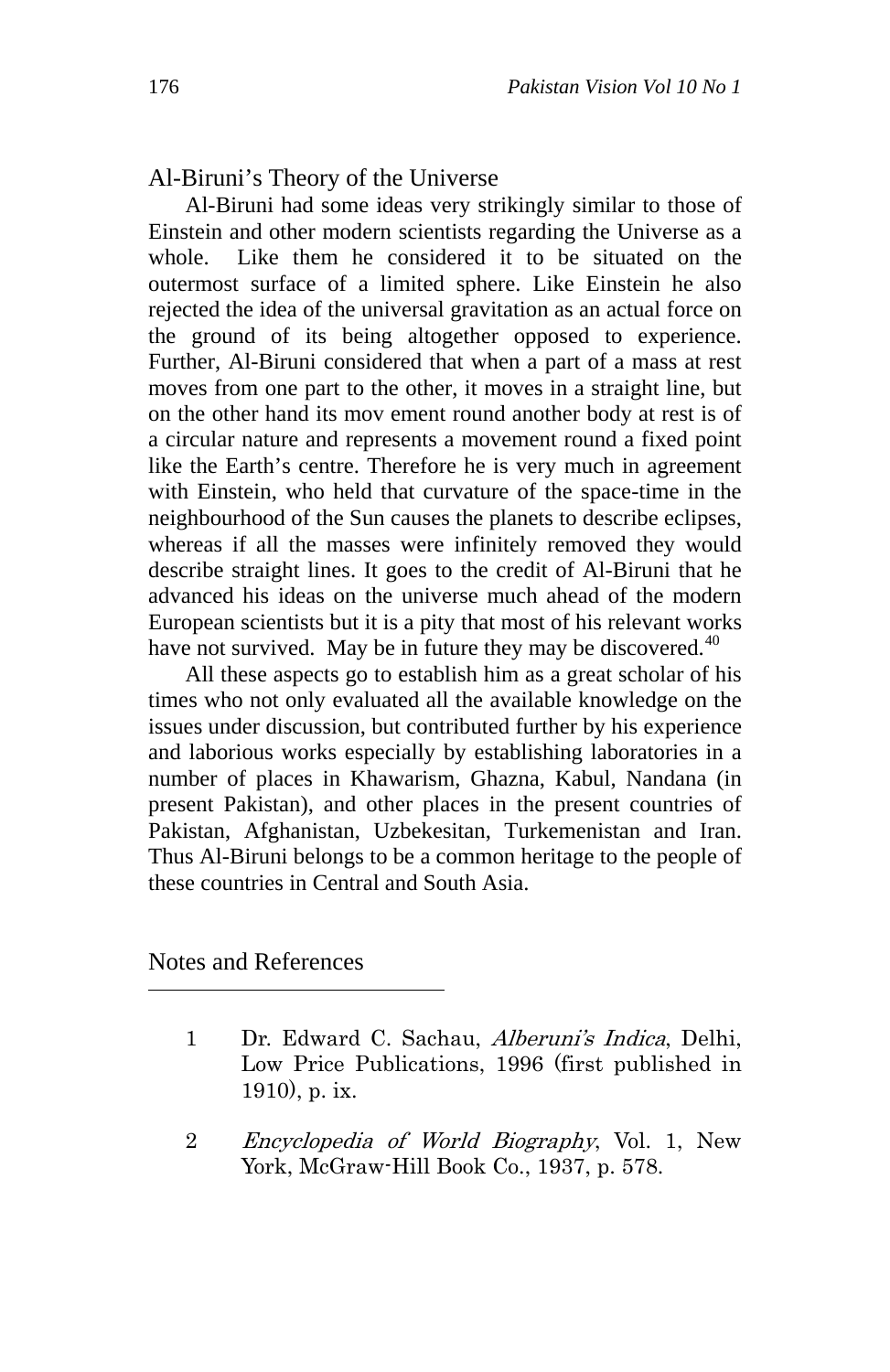- 3 The Encyclopedia of Islam, Vol. I, New Edi, Leiden, E.J.Brill, 1979, p.1236.
- 4 Ibid.

- 5. Dr. C.Edward Sachau, The Chronology of Ancient Nations, an English version of the Arabic text of the Athar-ul-Bakiyat of Albiruni, completed by Al-Biruni in 1000 AD (390-1 AH), London, published for the Oriental translation Fund of Great Britain & Ireland by William H. Allen and Co., publishers to the India Office, 1879, reprinted by Hijra International Publishers, Lahore 1983 through Accurate Printers, Lahore, p.ix.
- 6 Ibid.
- 7 Dr. Edward C. Sachau, Libran's Indica, Delhi, D.K.Fine Art Press (P) Ltd, 1996. Also see Dr. A.H.Dani, Alberuni's Indica, an abridged and annotated version of Dr. Sachau's English translation of Albiruni's Indica, Islamabad, University of Islamabad (now Quaid-i-Azam University), 1973.
- 8 Abu Rayhan Muhammad b. Ahmad Al-Bruin, Al-Qanun al-Masudi (Canon Masudicus), or An Encyclopedia of Astronomical Sciences, 3 vols, Osmani Oriental Publications Bureau, Hyderabad-Dn, India, 1954-1956. For comments on this work see Minhaj Siraj, Tabaqat-i-Nasiri vol. II (original in Persian translated into Urdu by Ghulam Rasool Mehr,),Lahore, Markazi Urdu Board,1975, pp. 343-344.
- 9 Ibid.
- 10 Sir H.M. Elliot, The History of India as told by its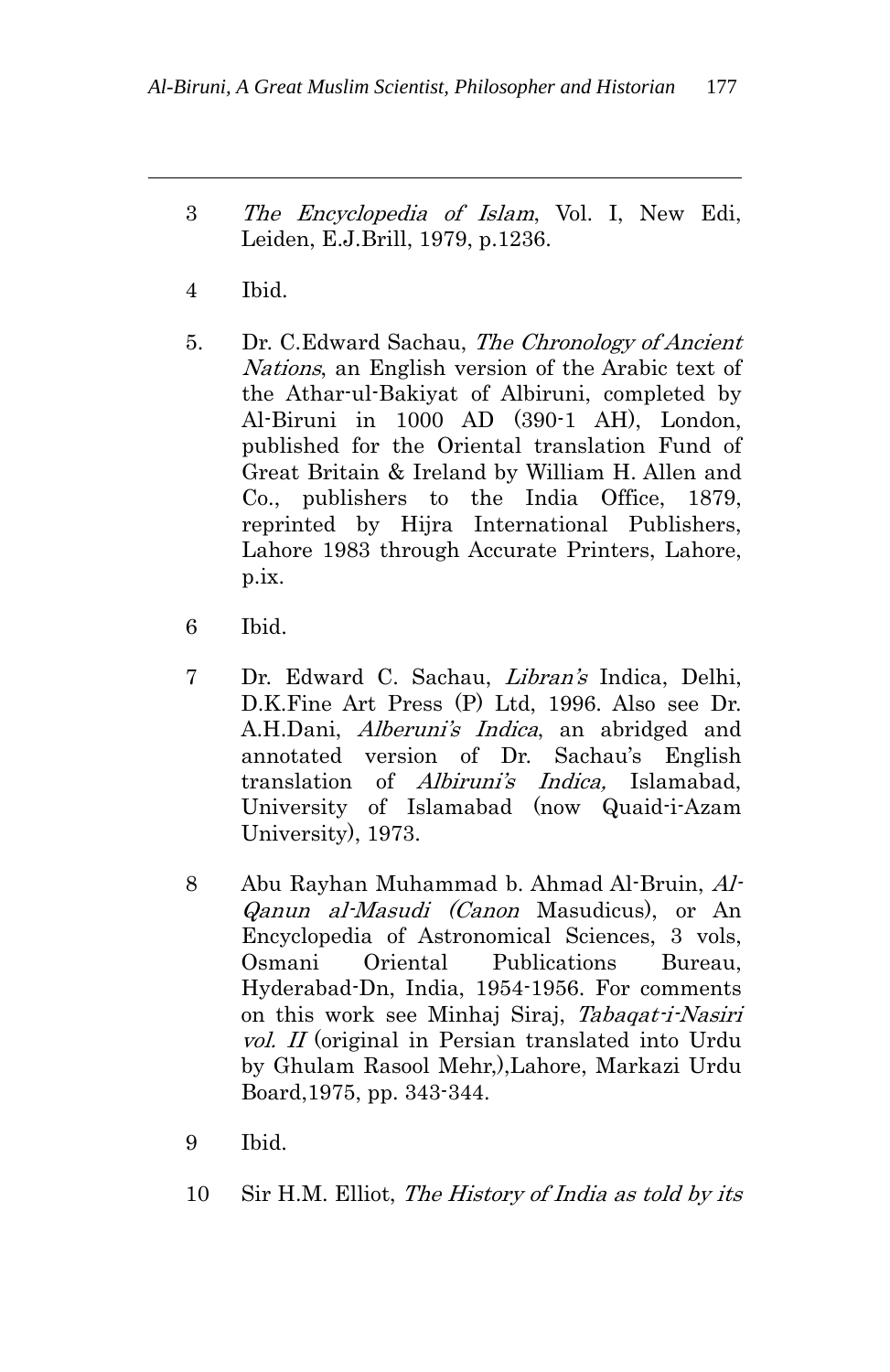own Historians – The Mohammedan Period, vol.II, Lahore, Islamic Book Service, 1976, p.3.

- 11 The Encyclopedia of Islam, I, p. 1236.
- 12 Ibid.
- 13 H. Beveridge, An Unknown Work of Albiruni, Journal of Royal Asiatic Society, 1902, pp.333- 335.
- 14 The *Encyclopaedia of Islam*, I, p. 1236; and Encyclopaedia of World Biography, Vol.I, p.578.
- 15 The *Encyclopaedia of Islam*, I, p. 1237.
- 16 Ibid.
- 17 Ibid.
- 18 Dr. N.A.Baloch, *Ghurrat al-Zijat*, by Abu al-Raihan Muhammad b. Ahmad Al-Beruni, Hyderabad (Sindh), University of Sindh, 1973.
- 19 Ibid, p. 1.
- 20 Ibid, pp. 6-7.
- 21 *Qanoon al-Masudi*, vol. I, p. 47, quoted in Baloch, Ibid, p. 41.
- 22  $Al$ -Qanunu'l Masudi, vol. I, p. 7.
- 23 Ibid.
- 24 Ibid.
- 25 Ibid, p. 8.
- 26 Ibid, p. 11.